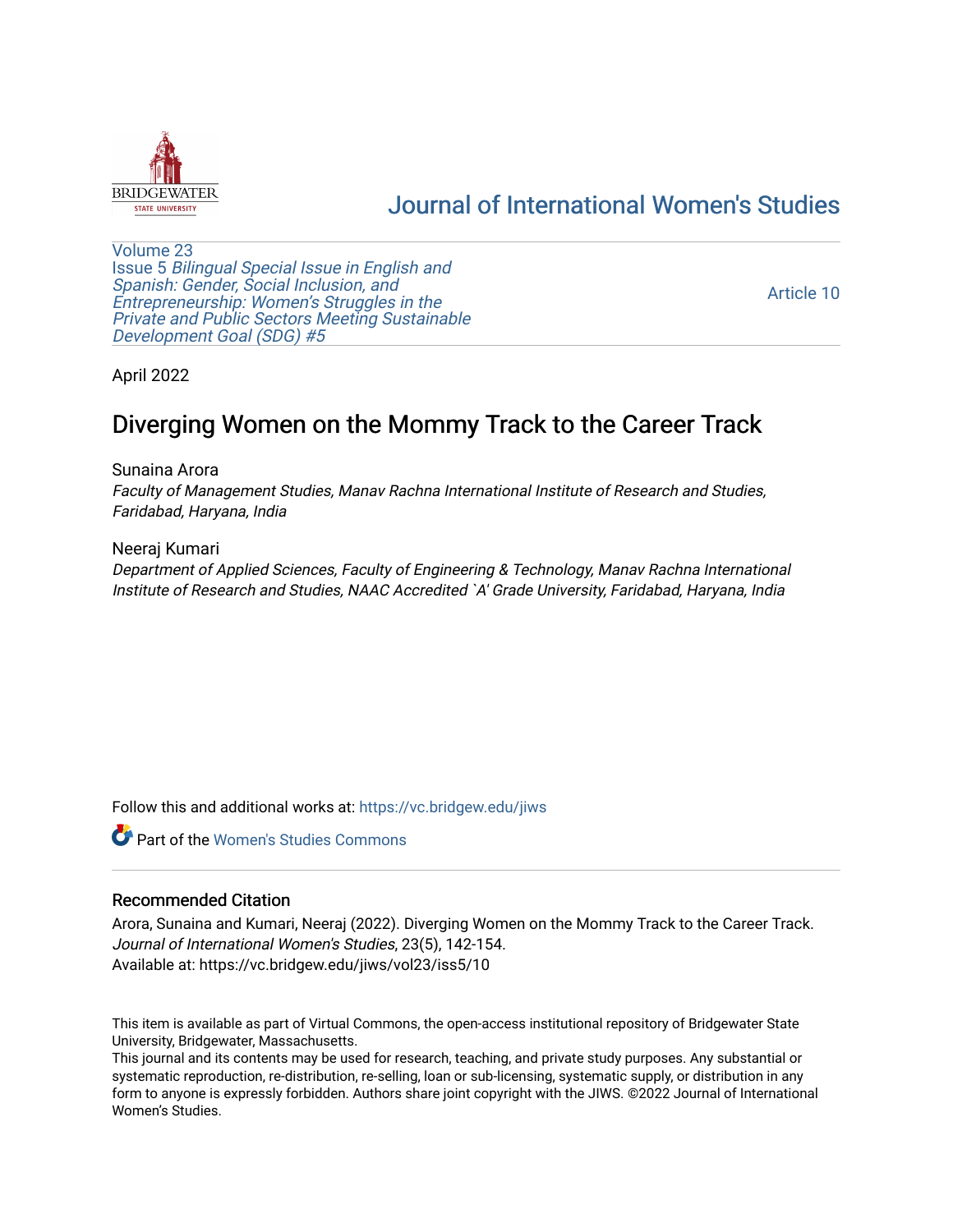## **Diverging Women on the Mommy Track to the Career Track**

By Sunaina Arora<sup>1</sup> and Dr. Neeraj Kumari<sup>2</sup>

#### **Abstract**

The review paper discusses the Mommy Track phenomenon and interventions required to bring women back on the career track. It collates the literature to understand the Mommy Track phenomenon from organisations and economic perspectives. The Mommy Track is a path which is taken by high performing women to take a career break in order to rear children. The idea is to switch back to career tracks when childcare duties require less time. Gender parity initiatives have tried to bridge male and female labour gaps to bring back women to career tracks. Changes in government interventions, organisation policies, and individual attitudes will create an equitable future for all. Policy makers should keep an eye on protecting the issues of the Mommy Track with laws to help women come back to career tracks, with a focus on parental leave, family friendly policies, hour work policies, and regulated childcare.

*Keywords:* Career Break, Mommy Track, Career Track, Gender Equality

#### **Introduction**

Women often postpone childbirth in order to move faster in their careers. But motherhood calls for efforts and duties towards the upbringing of a nurtured child. As childcare mostly falls to women, often they either shift to part time jobs or take time off their careers to fulfill their motherly duties. Working mothers sometimes see a dip in performance due to additional burdens at home. In order to balance both work and family, they might try to take a wage cut. Women try to resume their halted careers after their children start going to childcare centers or school. Gender equality is a well-known topic, yet society, individuals, governments, and other organisations have been slow to take concrete steps towards achieving gender equality. We need to take actions to remove barriers and the Mommy Track so that women are able to have the choice to continue in their careers after childbirth. Policy makers should make a point to roll out changes to increase gender parity.

Some women opt in for the Mommy track whereas some of them are pushed out of careers towards this phenomenon. When childcare duties take up a significant amount of the time, women will often opt in for freelance or part time work, which can cause a detrimental wage gap. As parttime work pays much less than full time work, the family wages decrease and create an income void. In our view, the career ladder is an inappropriate phrase as work is often non-linear for working mothers. Even though women delay motherhood, fertility age would make an impact for women to take a break or sideline their careers now or later, creating a non-linear career graph.

Hiring Bias and prejudice is prevalent when decisions to hire a workforce are taking place. Highly qualified non mothers or highly qualified men are often chosen over highly qualified mothers. The Mommy Track phenomenon is a stereotype instilled in the social brain of employers

<sup>&</sup>lt;sup>1</sup> Corresponding Author, Research scholar, Faculty of Management Studies, Manav Rachna International Institute of Research and Studies, Faridabad, Haryana, India. Email: sunainaarora1983@gmail.com

<sup>&</sup>lt;sup>2</sup> Associate Professor, Department of Applied Sciences, Faculty of Engineering & Technology, Manav Rachna International Institute of Research and Studies, NAAC Accredited `A' Grade University, Faridabad, Haryana, India. Email: [neerajkumari.fet@mriu.edu.in](mailto:neerajkumari.fet@mriu.edu.in)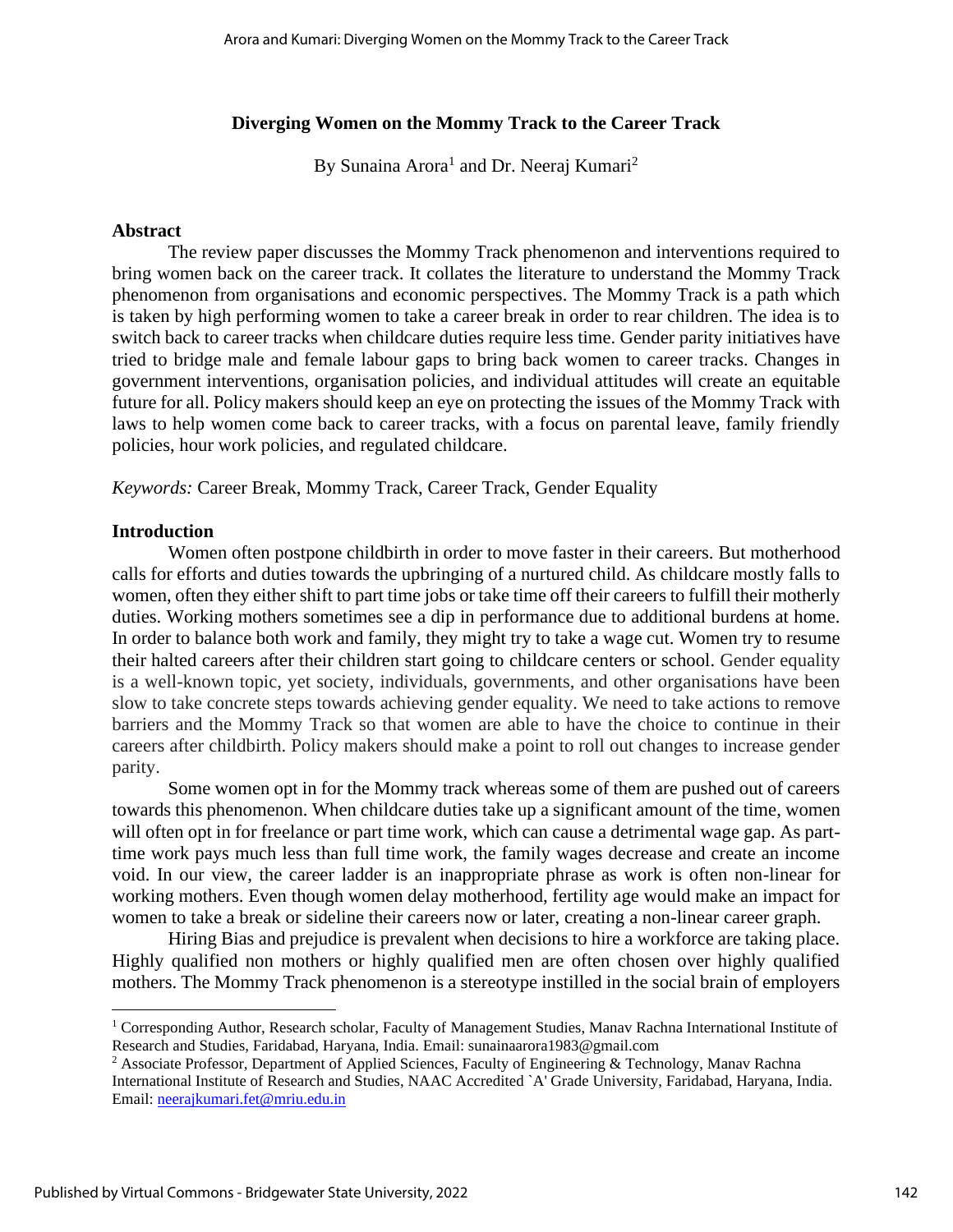which hinders the hiring of mothers for specific roles, as employers might think that they might not be able to do justice to that role. The Mommy Track is a phrase used to describe women who lack a tunnel-vision commitment to their jobs and who leave their careers to have children (Byrne, 1990).

To bring women back to the career track, organization level interventions and government led interventions in policies are required. Family roles of women and men should be balanced in order to achieve balance between the work roles of men and women. Organisation level interventions such as, building gender inclusive workplaces, family friendly employee policies, employer sponsored childcare, and flexible work schedules would help more women to transit from the Mommy Track to Career Track. Government policy makers should focus on gender inclusive, nondiscriminatory policies for the female workforce, and childcare costs should be distributed amongst the community. Tax burdens should be proportionally marginalized for families that have women taking care of childcare duties. Small measures like these will help to create an equitable future for everyone and increase gender parity scores.



**Figure 1: Diverging the Mommy Track to the Career Track Source:** Author Construct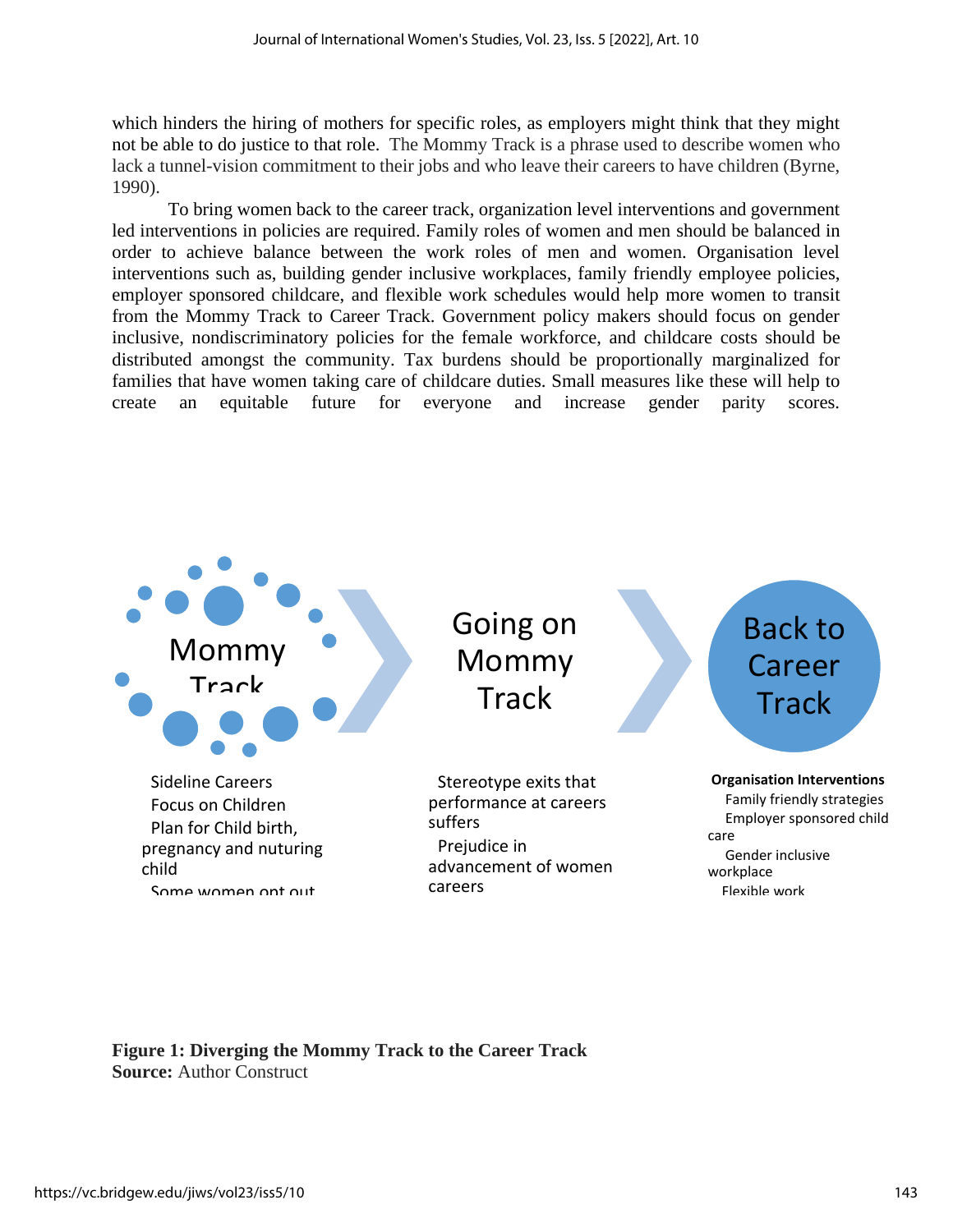#### **Defining Mommy Track**

Mothers often end up on the Mommy Track, a slower and less steep professional path that puts them behind non-mothers on career graphs and reduces their chances of being promoted to a managerial position in the workplace (Lucifora, Meurs and Villar, 2021). Women often miss out on prospects for promotion after they have children (Kingson, 1988). Women sometimes delay childbirth in the initial years in which they are setting up their careers to overcome the hurdles associated with career growth after added responsibilities of motherhood (Landau, 2016). When two working professionals marry, the decision of having a child will focus on reduction in family earnings. Mothers are often expected to take up childcare duties and either be out of the workforce for a few years or get a part time job which has an impact on family earnings (Sidle, 2011). The idea is that women take a break to fulfill motherhood duties and switch back to their careers when their children are in childcare centers or school. Organisations should sideline their high performing and highly qualified women to have flexible time to bear children and raise them by creating a slower career track for them, so that fewer women opt for the Mommy Track (Fairbank, 2007).

## **Going on the Mommy Track**

After the birth of the first child, mothers often think that they would be able to take up work responsibilities as they were able to before having children. So there is often a decline in workforce involvement of women after the birth of the first child (Kuziemko, Pan, Shen & Washington, 2018). Women quit the workplace for child-raising in highly skilled occupations around the world. Recent statistics indicate that more and more highly qualified women give up their full-time work lives to raise children. Around the same time, women with high skills have fewer children than their peers with poor skills. Highly skilled women fear that having children will bring down their productivity. Taxation discriminates against working mothers and accelerates their exit from jobs (Kornberg, 2008). Not only women, but families and culture are affected by women's career discrimination. Workplace programs also focus on shifting women's mindsets rather than changing contexts that disadvantage women. Integration of stereotypes and job and family narratives of women's lateness in the growth of women bridges the views of "opting-out" and "push out"; some women opt out from the workforce fearing that their productivity would decrease and they might be looked down upon, while some women are pushed out of their careers because organizations prefer to fill their jobs with high performing men or non-mothers (Kossek, Su and Wu, 2017). The career growth of women is constrained by motherhood. While the effect of motherhood, work hours, work breaks, and school-aged children on career growth has been extensively studied, its actual scale and significance has gained less research focus. The results show that motherhood has a regressively detrimental impact on the progression of professions for women. However, this is a simplistic notion that involves a more intricate process related to the age, working hours, and work breaks of dependent children. The degree of women's limited occupational development is strongly associated with the dependent child's school age (McIntosh, McQuaid, Munro and Dabir Alai, 2012).

The timing of fertility influences average female job earnings, hours worked, and salary, as well as wage rates after motherhood. The delay in fertility can reduce the "family gap" in pay. The direct panel proof indicates a possible channel for the effect: a "Mommy Track." Women report decreased wages around the time of their first child and a flattening of the age-wage profile after motherhood. From the current data, it cannot be empirically determined if this is caused by mothers preferring to minimise their labour supply and human capital expenditure, or by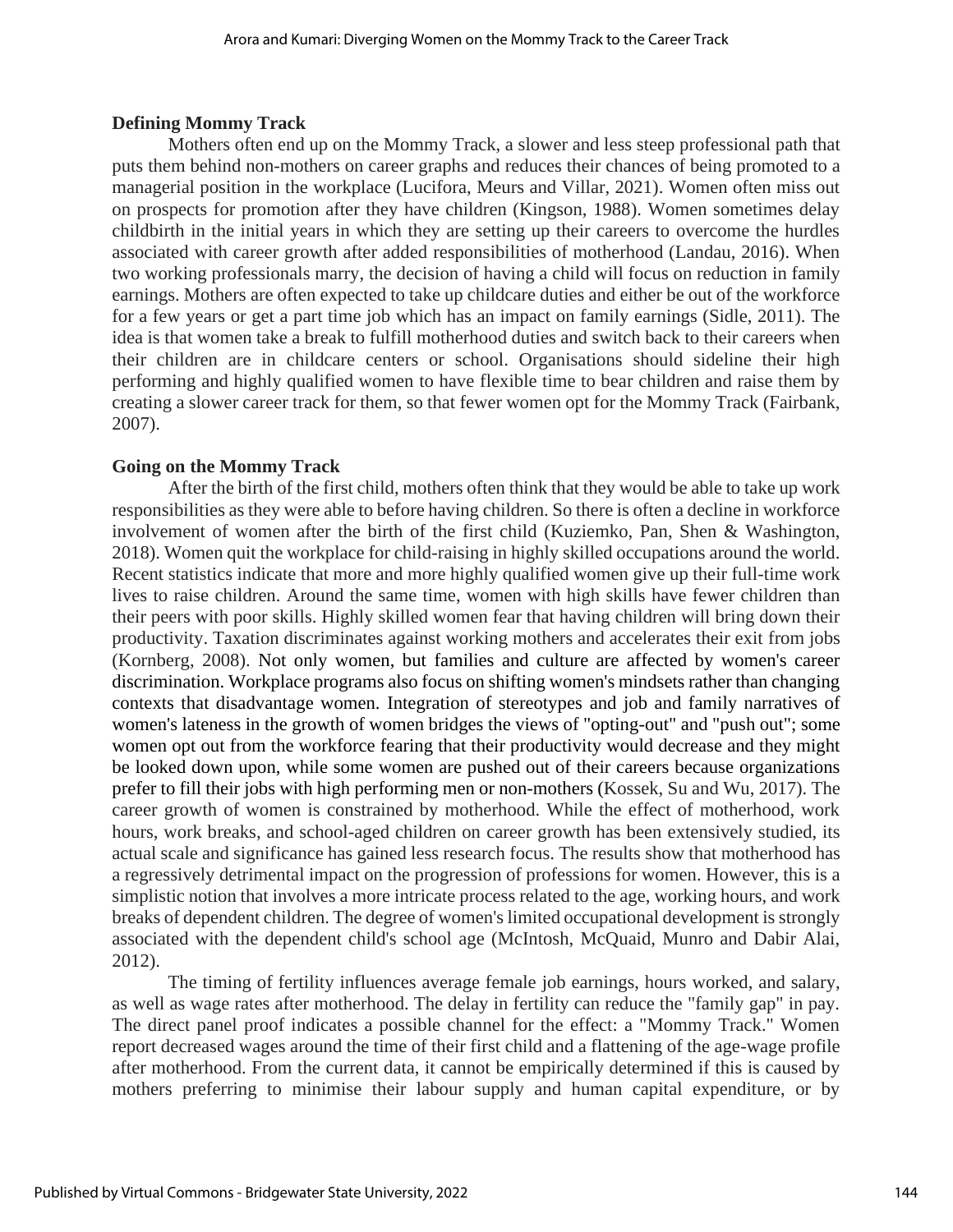employers providing preferential care with reduced training and development opportunities for mothers. For women with higher earnings, the career advantages of delay are greater, although the expense of delay—medical, emotional, and other—does not seem to increase with earnings sufficient to completely compensate for the advantages. Taken together, the findings indicate that the timing of motherhood is important. For many women, work-family conflict, and on the fertility planning horizon, long-term career variables may matter (Miller, 2011). The main point is that gender stereotypes give rise to prejudiced decisions and choices that obstruct women's development. The paper examines how descriptive gender expectations perpetuate gender discrimination because of derogatory views of success resulting from the belief that there is a bad fit between what women are like and the features considered suitable for successful performance in male positions and roles of the gender type. Organisations have a mindset that women belong to their homes or family roles rather than office roles (Heilman, 2012).

#### **Non-Linear Career Paths**

Traditionally, career stories are indicative of personal needs and societal system values. In order to make progressive organisations in the future, people must see the falsity of the career ladder concept for women as the Mommy Track and work family balance creates a non-linear career path where women must step out or engage in less productive roles in order to give priority to their families. Career stories of high performing women are halted when motherhood happens and then the linear trajectory career path is broken and women might shift to corporate careers only after their children are school aged (Shapiro, Ingols and Blake-Beard, 2008).

Motherhood timing does influence the career path of a woman, but delaying motherhood would involve fertility issues. The break in the career paths cause wages to dwindle and family earnings to reduce considerably. That is why many women choose to delay motherhood while they are high performers in their careers as the result would be a broken career path (Miller, 2011).

The findings indicate that at some stage in their careers 47% of the women surveyed stopped working. Many reasons for leaving have been cited. Just 35% of the women who stopped working listed having children as their only reason. Sixty-two percent of women have indicated that their outlook on their career has shifted. Seventy percent rejected the idea that women leave because they do not believe mothers should work outside the home, confirming this view as a myth. However, our findings show barriers exist, particularly if time is taken off between jobs, as a non-linear career path makes it difficult to transition through organisations (Cabrera, 2007).

#### **Part Time Work and the Detrimental Wage Gap**

Part time work reduces the burden placed on mothers and family stress. It gives a mother the option to work and get paid when on break. But it is a tradeoff for women who are earning a high salary in a company as it reduces their earnings. But women can overcome the Mommy Track by opting in for part time work and balance the work at home and at the office. The part-time group recorded 47% fewer hours of work and 41% lower earnings than the full-time group. These data support the idea that a new model of part-time employment is a viable choice for women in professional professions to effectively incorporate their extra family work. The prospect of a new definition of part-time employment affects the ability of pre-school mothers working in skilled professions to effectively balance work and family commitments while retaining career opportunities (Hill, Martinson, Ferris and Baker, 2004).

First of all, immediate pay and long-term wage growth will diminish when new moms transition to part-time jobs. Second, for several years or longer, new mothers may disappear from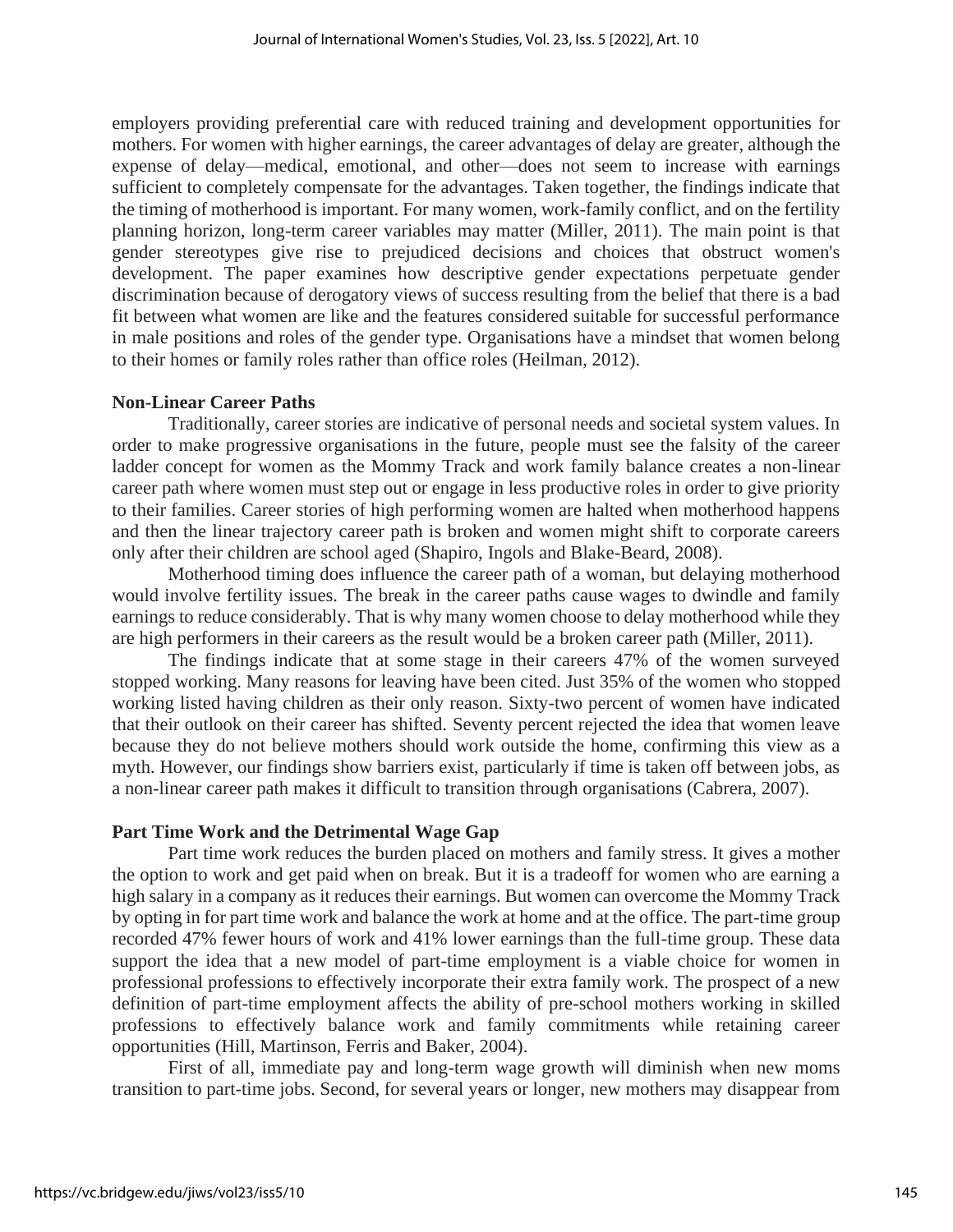the workforce and this withdrawal may lead to a slower career direction. We might think that withdrawal tendencies or shifts to part-time status are more widespread in low-skilled women than high-skilled women, and low-skilled mothers are more likely than higher-skilled mothers to be out-of-work. However, in particular, for high-skilled women, improvements in working behaviour after childbirth are actually much greater, particularly with regard to part-time employment (Wilde, Batchelder and Ellwood, 2010). Unemployment rates and family job breaks are penalised by reduced resulting incomes, whereas the wage impact of self-employment and educational leave is marginal. It was found that family career breaks and spells of unemployment were more detrimental for males than for females (Theunissen, Verbruggen, Forrier and Sels, 2011).

The pay penalty occurs because highly qualified women are already earning well in highincome jobs and these sharp employment paths allow them to miss significant quantities of wage growth over the usually short period of time they spend. The highest overall maternal penalties refer to high expertise and high salaries; they are usually very rich even though mothers endure the heaviest penalties because their own income stays high in comparison with that of other women (England, Bearak, Budig and Hodges, 2016).

## **Hiring Bias and Prejudice**

Defining hiring bias is difficult, but simplified, it is a view or group that is unequal or partial to a view or group. With respect to race, partiality can be focused on prejudice that is to be deemed morally superior to others by persons or classes. The explanation for this partiality can nevertheless be unconscious and accidental. Bias may be rooted in culture or discrimination, which encourages group members against members of other communities through the socialisation of children and younger members. Unconscious bias can also occur. Prejudice is when a person retains or demonstrates an unfavourable, preconceived judgement or belief about someone else. The sense of the term underlines the lack of facts and the lack of confidence in discovering evidence to justify this mentality. Neuroscientists have recently shown that biases in thinking are built into the very way the brain processes information (Sevo and Chubin, 2010).

The use of sex as a signal of loyalty results in hiring a lower number of women in the labour force. Owing to the time spent in childcare, young women are categorised into slow-motion careers, and young men are classified into quick-building careers. Once parenting happens, employers observe the parent's care time and classify workers who are not taking time out for childcare to higher performing positions. Likewise, childless women can be sorted into fast-track occupations after a few years of childlessness (Preston, 1997). The hiring managers with more pessimistic attitudes towards women had a higher orientation towards social dominance, while those with more optimistic attitudes towards women had a lower orientation towards social dominance (Jones, 2010). The disparities in favour of men are an indication of gender disparity in recruiting workforce. When women have higher education, this bias is diminished, and the bias grows even more when they have children. Gender bias in recruiting is primarily based on the stereotypes of employers rather than biases (González, Cortina and Rodríguez, 2019).

#### **Biological, Social, and Family Work of Women**

Men and women's responsibilities tend to differ when it comes to family dynamics and roles. The roles of men at work and women at work must be compared to know more about the work family concept. Paid work means that from finishing education to retirement men and women participate in work full time in order to contribute to the economy. For both partners to work it becomes difficult to manage the family roles effectively. In order to bring a balance of work and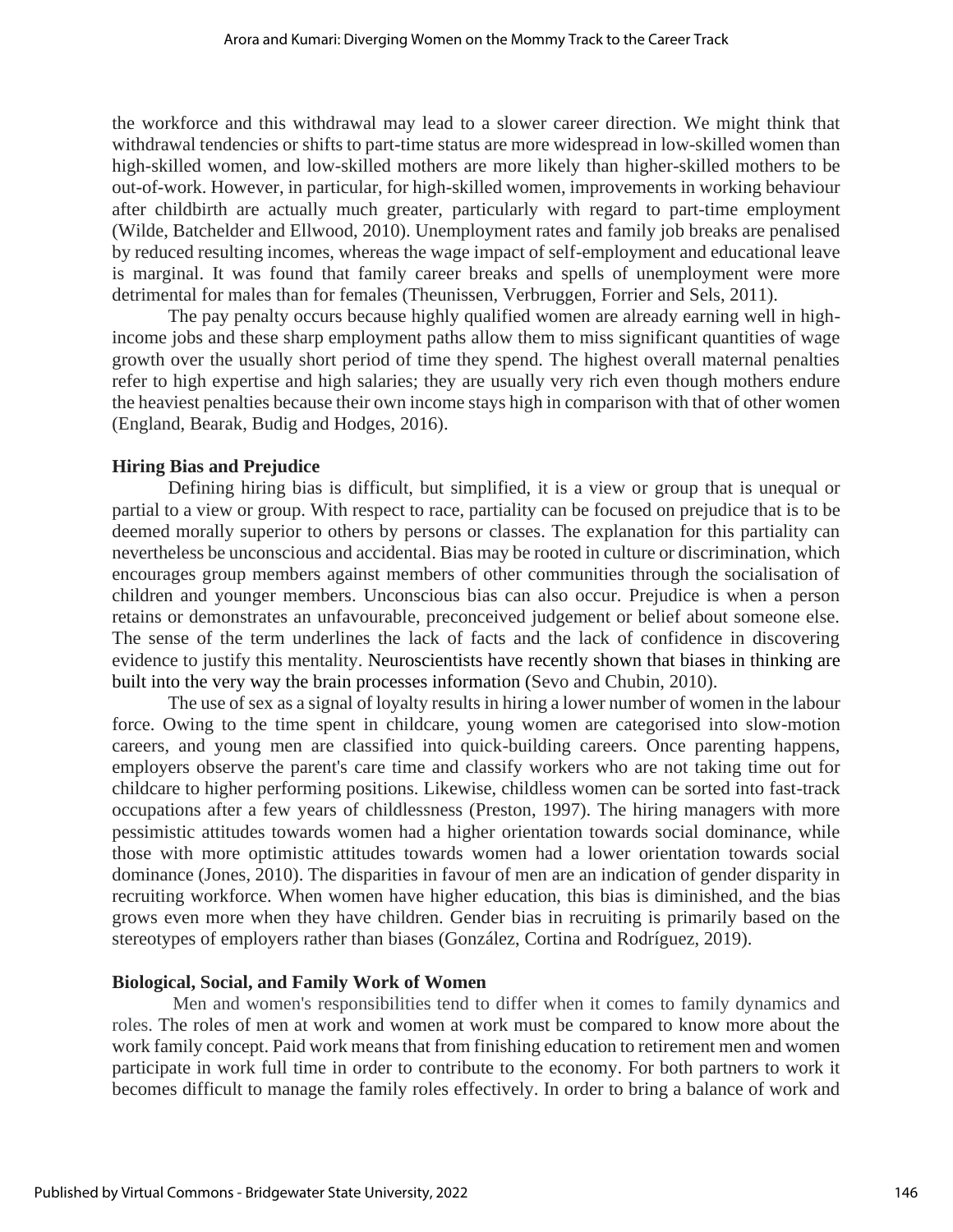family roles, equal sharing of family roles is required and a new model for work needs to be developed in order to balance women's family workload which gives importance to family needs of a woman (Pleck, 1977).

Biological fertility has a negative effect on postponing maternity. It's shocking to see the increasing incidence of abortion and stillbirths due to postponement of motherhood. Focusing on the actions of mothers during first birth, the research isolates the impact of postponing motherhood from that of overall fertility. The calculations indicate that delaying the first birth by one year increases the probability of inclusion in the labour force by 1.2 percentage points and weekly working time by about half an hour. But there is little evidence that late motherhood would reduce the deterioration of the working conditions of new mothers. This means that even if women delay their motherhood, they would still experience the effects of the Mommy Track, just later in their careers (Bratti and Cavalli, 2014).

Men and women disagree about the gendered division of labor in the home. How do idealised motherhood fictions inform the subjectivities of working mothers? What are the strategies used by women to resist cultural expectations entitling husbands to emotional jobs for women? How much does it cost? Finally, what about expert debate practices who counsel women on work and love? When conception, childbirth, and breastfeeding are referred to as a single kit, they are all viewed as biologically defined and even unalterably attributed to women. The linguistic patterns reaffirm the idea that family work rightly belongs on women's shoulders as we refer to men as 'babysitting' their own children, as 'helping out' around the home, or as 'supporting spouses'? Does this support an economy that is tipped in the interest of men? Investigations such as these would create rich accounts layered with inconsistencies such as life itself (Marecek, 2003).

#### **Back to the Career Track**

#### *Organisational Level Interventions*

Organisations would benefit from a happier and efficient workforce if they developed family-friendly strategies to help workers balance the demands of job and family life. Taking time off from work to meet family needs was seen as unprofessional, detrimental to the culture of work, and on the "Mommy Track" gave women a one-way ticket. Organisations have realized that if their workforce is happy to come to work the efficiency or productively of their staff will exponentially increase. Therefore, the importance of family friendly policies is highlighted (McKenney, 2007).

The case study talks about how productivity of organisations will be managed if all women started taking special requests of taking time off or requesting four days a week to spend more time with their children. Managers will have a tough task to allocate key customers to such staff who want to work for a limited time. Thus, they would avoid developing a time off policy which is partial towards women. Also, men and women colleagues who share the workload of women who take time off to take care of kids feel awkward if time off requests happen regularly (Hayashi, 2001). Employer supported childcare can be in terms of providing an actual space where children can be taken care of near or within the office premises. Secondly, it can be in the form of providing parental education or re-skilling. Thirdly, it can be providing financial aid to support childcare through vendors or babysitters. Fourthly, it can be a way to schedule the job of the new parents by giving options of flexi time, job sharing, or part time arrangements (Auerbach, 1990). In spite of gender equality practices, gender inequality still persists in different levels of all organisations. The gender gap in leadership can only be overcome by building an inclusive workplace and ensuring equal representation of males and females at the workplace. It can happen only when we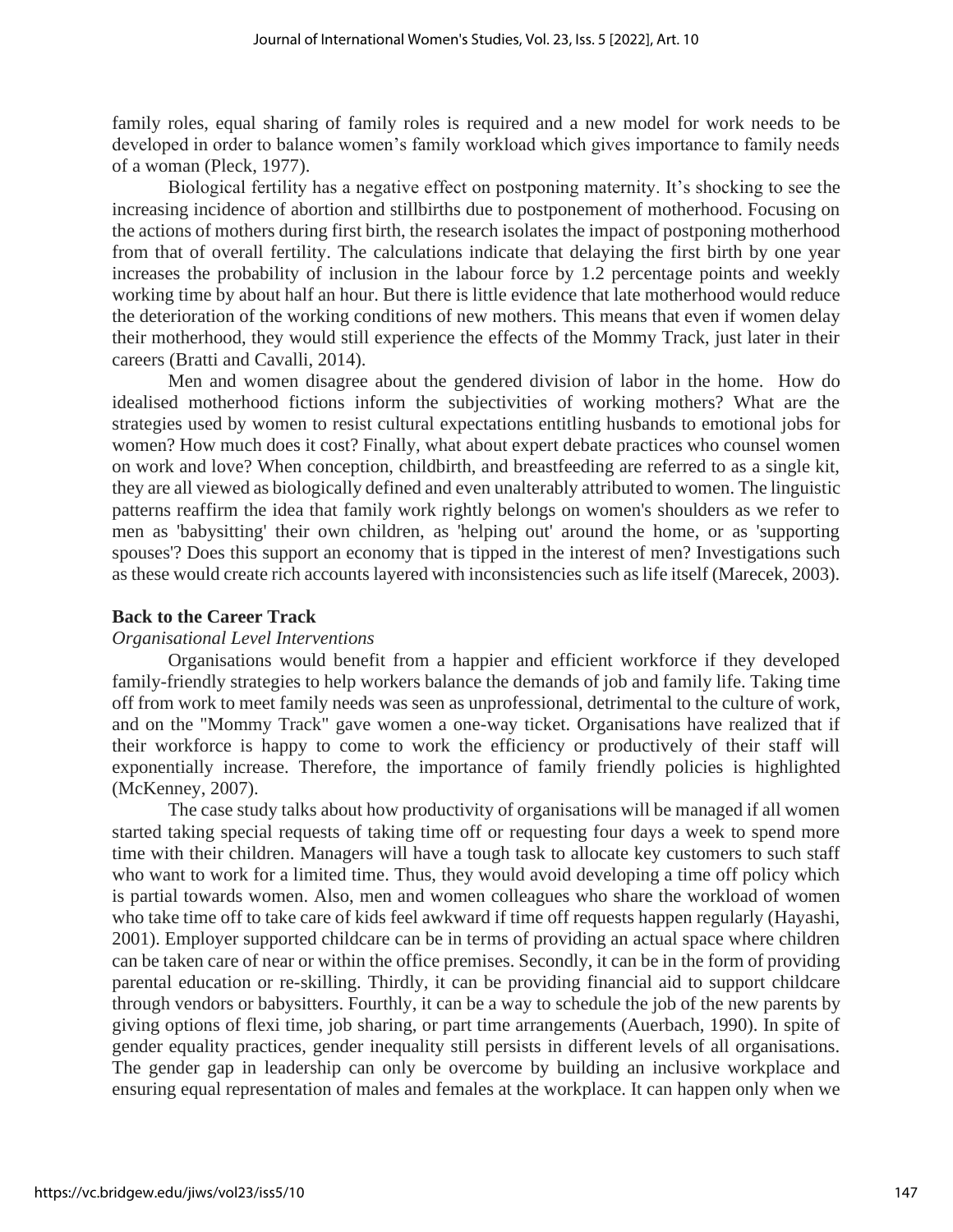bring equality at all levels of an organisation (Benschop and Doorewaard, 1998). Several organisations have started to focus on raising and managing gender equity, with a focus on promoting programmes for working mothers, such as the introduction of flexible work-hour rules and childcare and mentoring/internal projects directed specifically at mothers interested in returning to work. Women supportive policies in organisations will make reentry for women easier (Kaushiva and Joshi, 2020). Lifetime work for women has been thought to be in contrast with their reproductive responsibilities, with detrimental effects for either economic productivity or reproduction. Jobs and childbearing are progressively being mixed. Labor market frameworks, national policy, employer guidelines, and procedures and cultural values combined create complex ecosystems in which work and parenthood can be supported. Parents' job options will be expanded over time and through the payment of maternity and parental leave.

These interventions tend to make a difference. Parental leave expenses are part of the collective burden of rearing children, and not all of them can be paid by employees or employers. The costs of any pension deficits suffered by individual parents should therefore be borne by the government. Re-skilling is required for mothers who plan to return to the labour market. The unsatisfactory essence of part-time employment that has arisen indicates that part-time work ought to provide at least pro rata, non-wage incentives added to its working arrangements in order to improve parents' momentum. Some allowance to cover for the detrimental pension effects of parttime employment while care will be justified in consideration of the social gains of rearing children. A regulation on family-hours will therefore encourage the state to signal that it supports childcare and the participation of both parents in this undertaking. Families may continue to use retail childcare and a regulatory position should be taken by the State to ensure the availability of the best quality expectations. Parents and decision makers need more knowledge about the results of various forms of childcare. The needs of childcare staff for preparation should be met, and so there is the matter of who pays for the provision. After-school and holiday care plans should not be ignored (Dex and Joshi, 1999). There is a positive correlation between mother's access to childcare facilities and employment. So, if employers provide mothers access to childcare facilities more women on the Mommy Track can be brought to the career track (Cebrián, Davia, Legazpe & Moreno, 2019).

#### **Government Level Interventions**

Affirmative action and family policies will allow more effort to build a fair market for women in the workforce, and can lead the economy to gender balance. However, we find that a temporary strategy is unlikely to drive the economy with non-discriminatory policies. Both male and females should be treated equally and provided equal opportunities for pay and work (Lommerud, Straume and Vagstad, 2013).

Child-care programs are efficient in improving quality and reducing gender inequality. Cost of childcare should be a societal cost. High performing mothers have childcare as a regular expense but compare themselves to stay at home mothers and experience mothers' guilt phenomenon. There is also ample proof that high quality formal childcare offers a greater result for infants than casual care for less advantaged mothers who have opted out of their careers (Barigozzi, Cremer and Roeder, 2020). Temporal Flexibility is not a solution to bridging the gender gap; instead, childcare facilities for working parents will help to bridge the gender gap. So, governments should focus on providing better childcare facilities (Bear, 2021).

Women may never achieve their best definition of motherhood as the challenges are ongoing. Women have been challenged by careers and motherhood for a long time.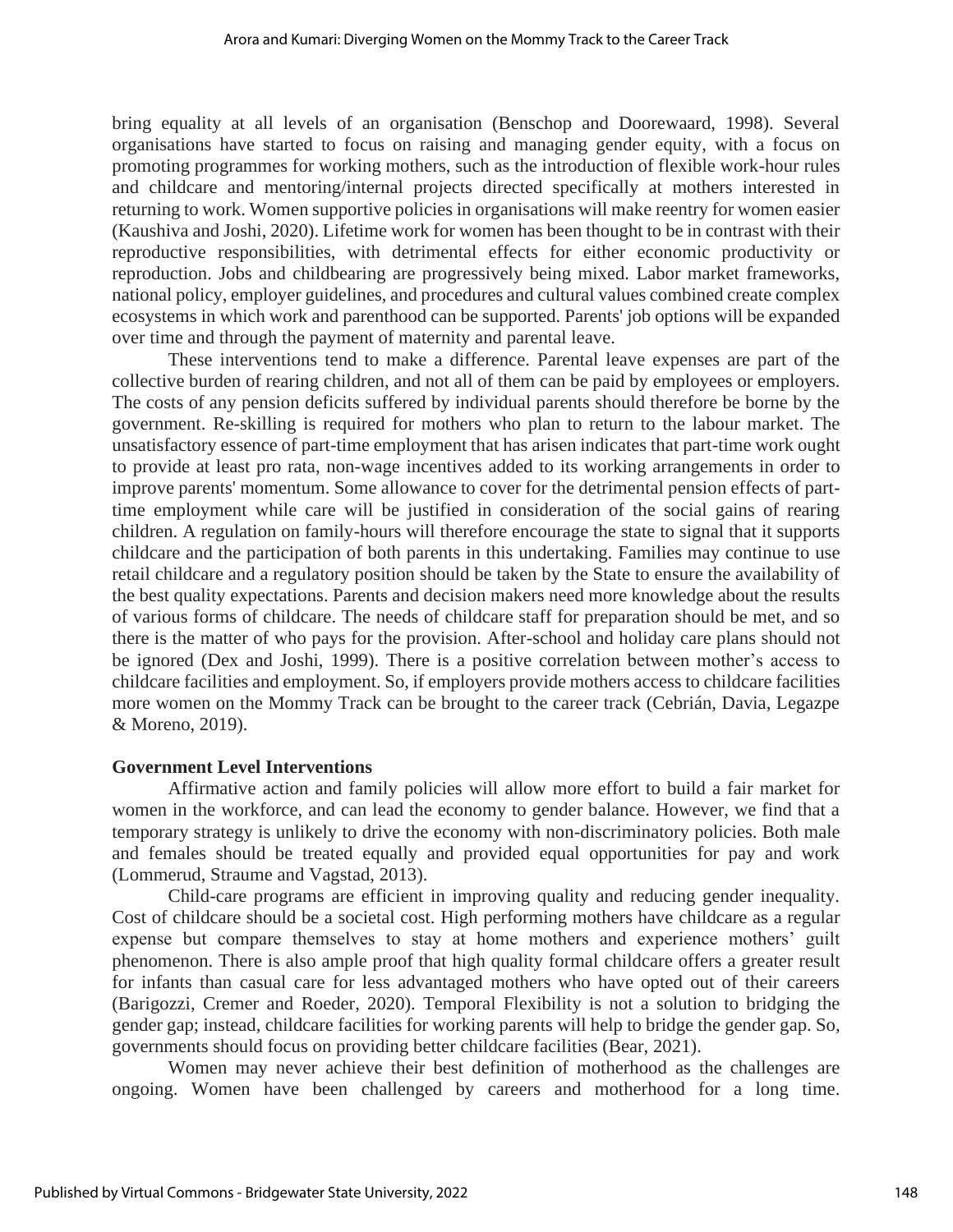Responsibilities of children should be borne by the community so that women are able to work for the economy. Unpaid house jobs and day care must be taken care of if the economy wants their women to work productively (Douglas and Michaels, 2005).

The decreased rate of paid labour involvement of highly skilled mothers is the outcome of a mix of complicated social and economic influences that discourage highly skilled women from raising several children and from working. To the point that we overwhelmingly over-tax secondary earners, in particular working moms, by joint filing and non-taxation of imputed income, the tax system can and should be reformed to eliminate certain distortions. Moreover, the tax code should prioritise working mothers to reduce the distortions induced by other social movements that leave the brunt of unpaid household labour on their shoulders. By equalising the earned labour wages of mothers and husbands, this tax reform will equalize earnings of paid and unpaid jobs at home (Kornberg, 2008).

This proves that the gender parity index on health, schooling, unemployment, and political participation has a largely positive impact on Asia's long-term economic development. Gender representation is thus a primary determinant of economic growth in Asian countries and should therefore be taken into account when planning for women's empowerment (Mishra, Mishra and Sarangi, 2020).

## **Research Methodology**

*Research objectives*

- 1. To describe the Mommy Track.
- 2. To identify reasons why women take the Mommy Track.
- 3. To find out how women on the Mommy Track can be brought back on the career track.

#### *Research questions*

- 1. What is the Mommy Track?
- 2. Why do women take the Mommy Track?
- 3. How can women who are on the Mommy Track be brought back on the career track?

The research study aims to describe the 'Mommy Track' phenomenon. It would find out the reasons why women take the Mommy Track and steps to be taken to bring women back on the career track. Literature available is associated with the study to answer the research questions.

#### **Background of the Study**

Gender inequalities in the workplace is a global concern. The majority of women do not return to the workforce after going on the Mommy Track. The aim is to reduce the economic strain by reducing the number of women going on the Mommy Track and encouraging more women to return to the career track.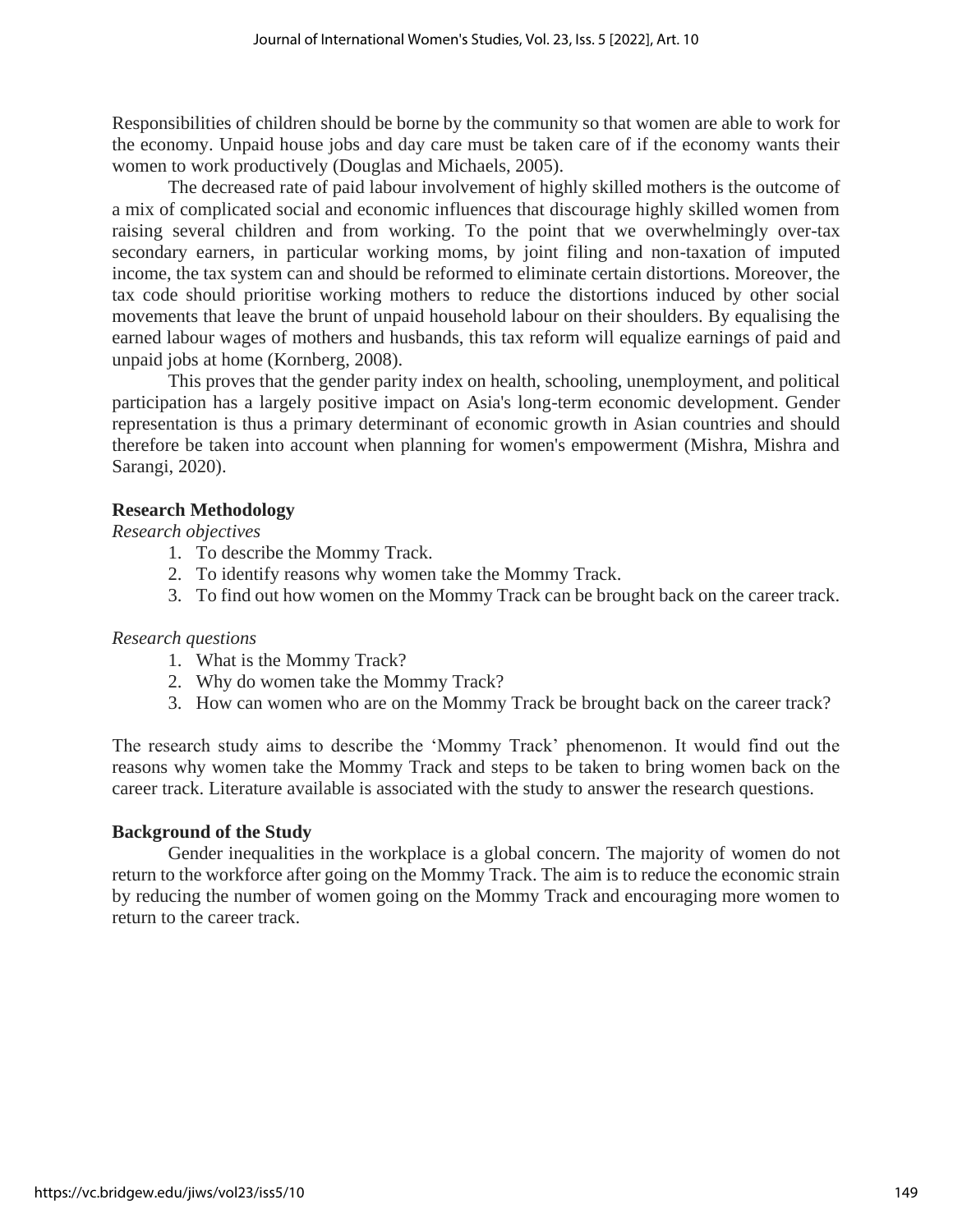# **How Does the Literature Review Answer the Research Questions?**

| <b>Research Question?</b>                | <b>Answers from Literature</b>                                                                                                                                                                                                                                                                                                                                                                                                                                                                                                                                                                                                                                                                                                                                                                                                                                                                                                                                                                   |
|------------------------------------------|--------------------------------------------------------------------------------------------------------------------------------------------------------------------------------------------------------------------------------------------------------------------------------------------------------------------------------------------------------------------------------------------------------------------------------------------------------------------------------------------------------------------------------------------------------------------------------------------------------------------------------------------------------------------------------------------------------------------------------------------------------------------------------------------------------------------------------------------------------------------------------------------------------------------------------------------------------------------------------------------------|
| What is the Mommy Track?                 | Mothers on a "Mommy Track," which is a slower<br>and less steep professional path are placed<br>behind non-mothers on the employment ladder<br>which reduces their chances of being promoted<br>to a managerial position in the workplace<br>(Lucifora, Meurs and Villar, 2021). The Mommy<br>Track is a phrase used to describe women who<br>lack a tunnel-vision commitment to their jobs<br>and leave their careers to have children (Byrne,<br>1990).                                                                                                                                                                                                                                                                                                                                                                                                                                                                                                                                        |
| Why do women take the Mommy Track?       | High-skilled women fear that having children<br>will bring down productivity (Kornberg, 2008).<br>Women are pushed out or they opt out of their<br>careers because organisations prefer to fill their<br>jobs with high performing men or non-mothers<br>(Kossek, Su and Wu, 2017). Organisations often<br>have a mindset that women belong to their homes<br>or family roles rather than office roles (Heilman,<br>2012).                                                                                                                                                                                                                                                                                                                                                                                                                                                                                                                                                                       |
| How can women who are on the Mommy Track | Organisations should develop family-friendly                                                                                                                                                                                                                                                                                                                                                                                                                                                                                                                                                                                                                                                                                                                                                                                                                                                                                                                                                     |
| be brought back on the career track?     | strategies to help workers balance job and family<br>life (McKenney, 2007). New parents should be<br>given flexi time, job-sharing, part-time work<br>(Auerbach, 1990), childcare and mentoring<br>options (Kaushiva and Joshi, 2020). Reskilling<br>is required for mothers who plan to return to the<br>labour market (Dex and Joshi, 1999).<br>Part-time employment enables pre-school<br>mothers working in skilled professions to<br>effectively<br>balance<br>work<br>and<br>family<br>while<br>commitments<br>retaining<br>career<br>opportunities (Hill, Martinson, Ferris and Baker,<br>2004). Temporal Flexibility is not a solution to<br>bridging the gender gap; instead childcare<br>facilities for working parents will help to bridge<br>the gender gap (Bear, 2021). Both male and<br>females should be treated equally and provided<br>opportunities for pay<br>equal<br>and<br>work<br>(Lommerud, Straume and Vagstad, 2013).<br>Unpaid house jobs and day care must be taken |

# **Table 1. Answers to the Research Questions**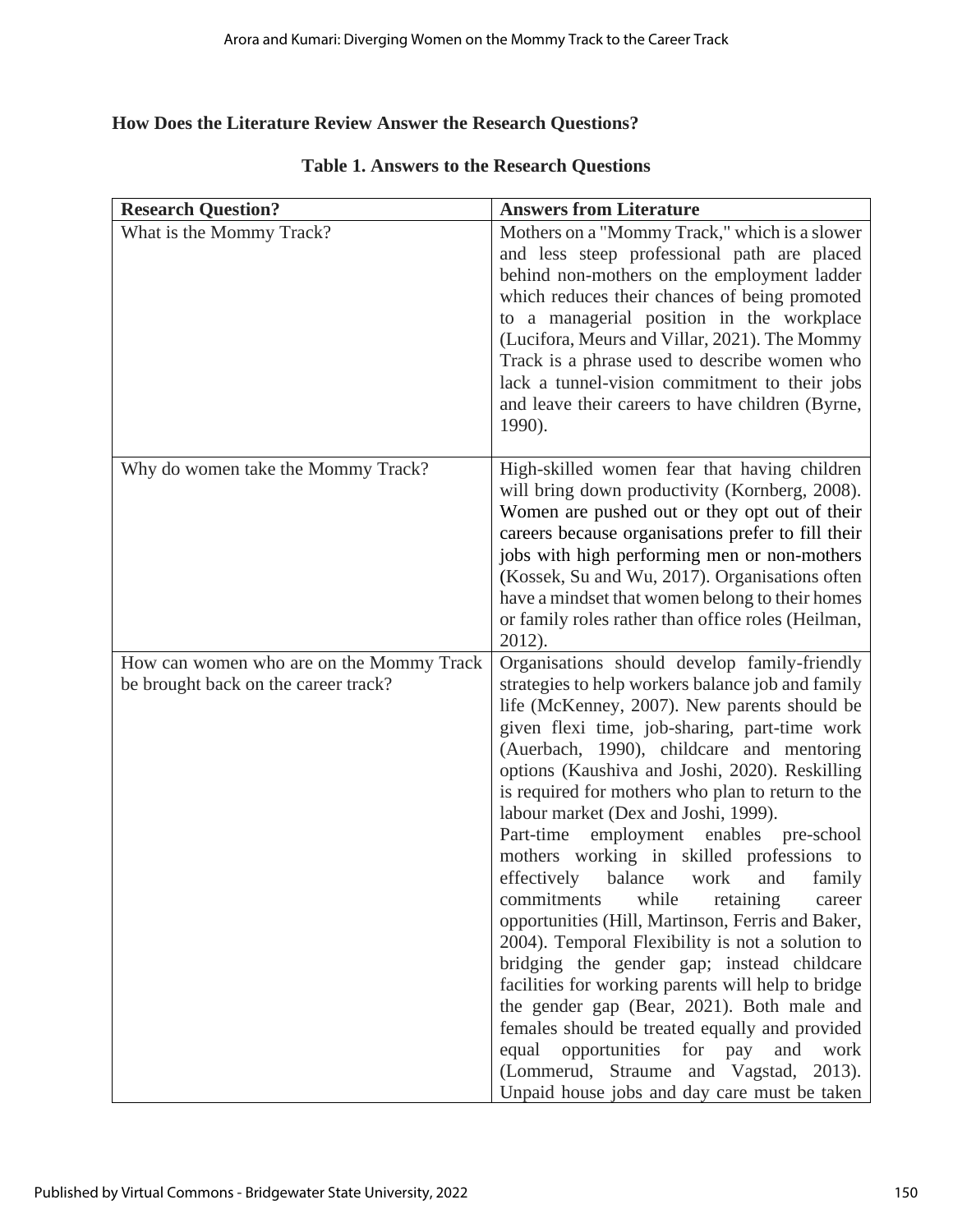| care of if the economy wants their women to |
|---------------------------------------------|
| work productively (Douglas and Michaels,    |
| $2005$ ).                                   |

#### **Source: Self-construct**

#### **Implications of the Research**

#### **For Organisations**

- Reskill women who took the Mommy Track and bring them back to the career track
- Provide access to better childcare facilities to bring them back to the workforce
- Provide flexible work time, work from home, or part time opportunities to bring women on the Mommy Track back to the career track.
- Reduce hiring bias and prejudice for women who have taken the Mommy Track and accept more women who wish to come back to the career track.
- High performing women should have lesser duties when they wish to plan families.
- Introduce more family friendly policies focusing on women on the Mommy Track to bring them back on the career track.

## **For Governments**

- Creating equal opportunities for pay and work.
- Tax reforms should take care of paid work at the office and unpaid work at home.
- Earnings of families with children where mothers are involved in household and caretaking duties should have a tax benefit where the families are not penalized for a single earning member whereas the tax is balanced for this segment.
- To improve gender parity index more women empowerment initiatives should be carried out by the government.

# **Conclusion**

The path taken by women forcibly or willingly to sideline their careers and take on their motherly duties is termed as the 'Mommy Track'. More highly qualified women give up their fulltime work lives for rearing or bringing up children. Sometimes they are pushed out by employers because of low performance due to their involvement in motherly duties. Since fertility is linked to the age of a woman, it clashes with the growth and career paths. It is obvious that women take a non-linear career path and halt in between to fulfill the responsibilities of bearing and taking care of children. The prejudice towards mothers not being able to perform productively as compared to non-mothers or men push them to opt out of their careers. In order to come back to their career path, women try to take up part-time work which widens the pay gap. Organisations should opt for family friendly policies and promote gender diversity across all roles. Organisations should give new parents flexible work time, access to childcare, and mentoring and job-sharing options. In order to bring more women back to the career track, the government should adjust the childcare cost. Government policies should create equal work and equal pay policies to bring back more women to the career track. Governments should encourage parental leave policies to bring down the stress levels of new parents. All the initiatives would help to curtail the Mommy Track phenomenon and encourage more women to be on the career track.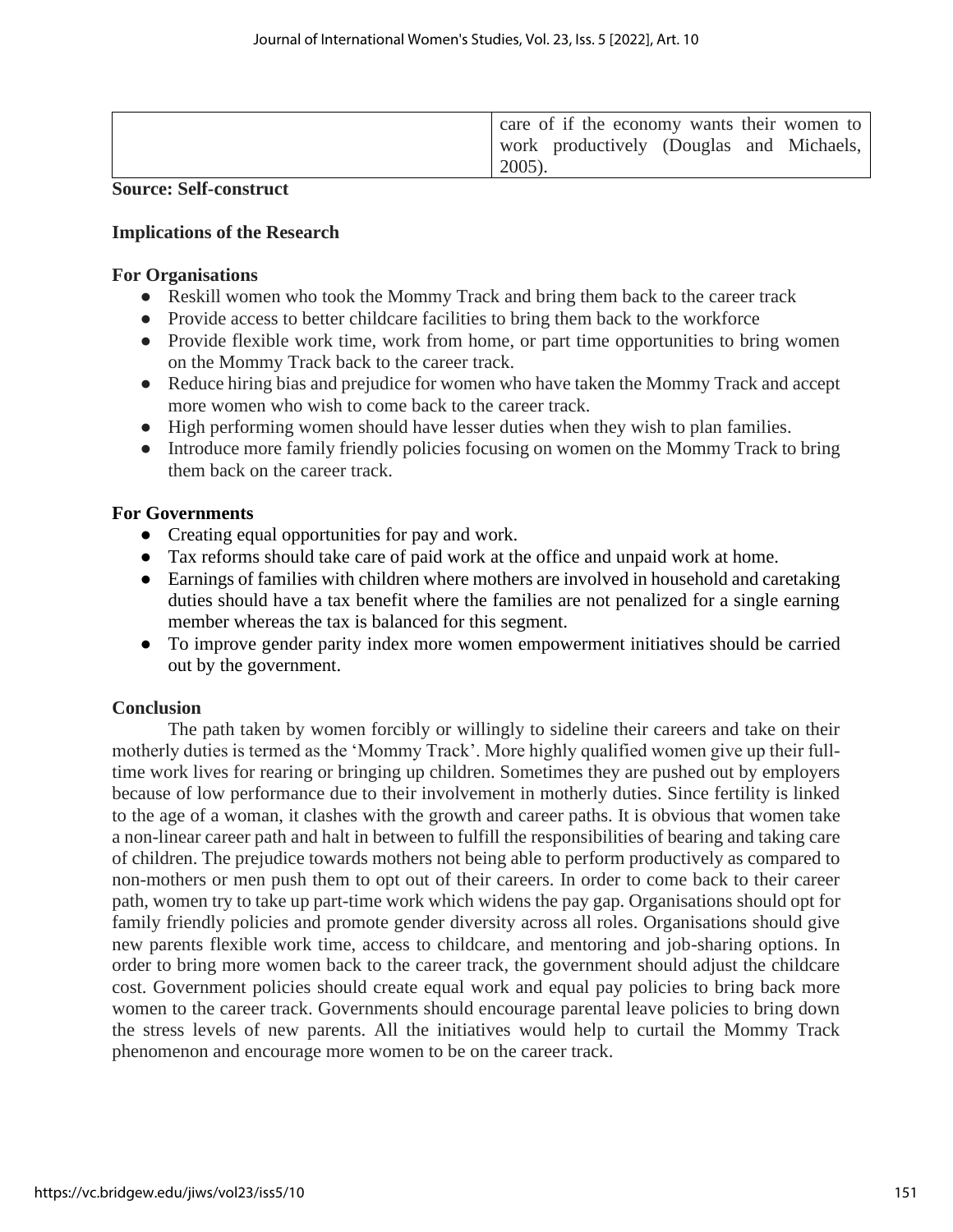# **References**

- Auerbach, J. D. (1990). Employer-supported child care as a women-responsive policy. *Journal of Family Issues*, *11*(4), 384-400.
- Barigozzi, F., Cremer, H., & Roeder, K. (2020). Having it all, for all: child-care subsidies and income distribution reconciled. *Journal of Economic Behavior & Organization*, *176*, 188- 211.
- Bear, J. B. (2021). Forget the "Mommy Track": Temporal Flexibility Increases Promotion Aspirations for Women and Reduces Gender Gaps. *Psychology of Women Quarterly*, 03616843211003070.
- Benschop, Y., &Doorewaard, H. (1998). Covered by equality: The gender subtext of organizations. *Organization Studies*, *19*(5), 787-805.
- Bratti, M., & Cavalli, L. (2014). Delayed first birth and new mothers' labor market outcomes: Evidence from biological fertility shocks. *European Journal of Population*, *30*(1), 35-63.
- Byrne, K. (1990). Other Lives: A Report on the 'Mommy Track'. *Commonweal*, *117*(9), 283.
- Cabrera, E. F. (2007). Opting out and opting in: understanding the complexities of women's career transitions. *Career Development International*.
- Cebrián, I., Davia, M. A., Legazpe, N., & Moreno, G. (2019). Mothers' employment and child care choices across the European Union. *Social Science Research*, *80*, 66-82.
- Dex, S., & Joshi, H. (1999). Careers and motherhood: policies for compatibility. *Cambridge Journal of Economics*, *23*(5), 641-659.
- Douglas, S., & Michaels, M. (2005). *The mommy myth: The idealization of motherhood and how it has undermined all women*. Simon and Schuster.
- England, P., Bearak, J., Budig, M. J., & Hodges, M. J. (2016). Do highly paid, highly skilled women experience the largest motherhood penalty?. *American Sociological Review*, *81*(6), 1161-1189.
- Fairbank, J. F. (2007). MOMMY TRACK. *Battleground: Business*, *1*(2), 354.
- González, M. J., Cortina, C., & Rodríguez, J. (2019). The role of gender stereotypes in hiring: a field experiment. *European Sociological Review*, *35*(2), 187-204.
- Hayashi, A. M. (2001). Mommy-track backlash. *Harvard Business Review*, *79*(3), 33-42.
- Heilman, M. E. (2012). Gender stereotypes and workplace bias. *Research in organizational Behavior*, *32*, 113-135.
- Hill, E. J., Märtinson, V. K., Ferris, M., & Baker, R. Z. (2004). Beyond the mommy track: The influence of new-concept part-time work for professional women on work and family. *Journal of family and economic issues*, *25*(1), 121-136.
- Jones, B. N. (2010). Social dominance orientation and attitudes toward women: Modern hiring discrimination in the workplace. *Capella University*.
- Kaushiva, P., & Joshi, C. (2020). Women's careers: starting a new chapter post career break. In *Career Dynamics in a Global World*. Edward Elgar Publishing.
- Kingson, J. (1988). Women in the law say path is limited by" mommy track. *New York Times*, *8*, 1.
- Kornberg, J. C. (2008). Jumping on the mommy track: A tax for working mothers. *UCLA Women's LJ*, *17*, 187.
- Kossek, E. E., Su, R., & Wu, L. (2017). "Opting out" or "pushed out"? Integrating perspectives on women's career equality for gender inclusion and interventions. *Journal of Management*, *43*(1), 228-254.